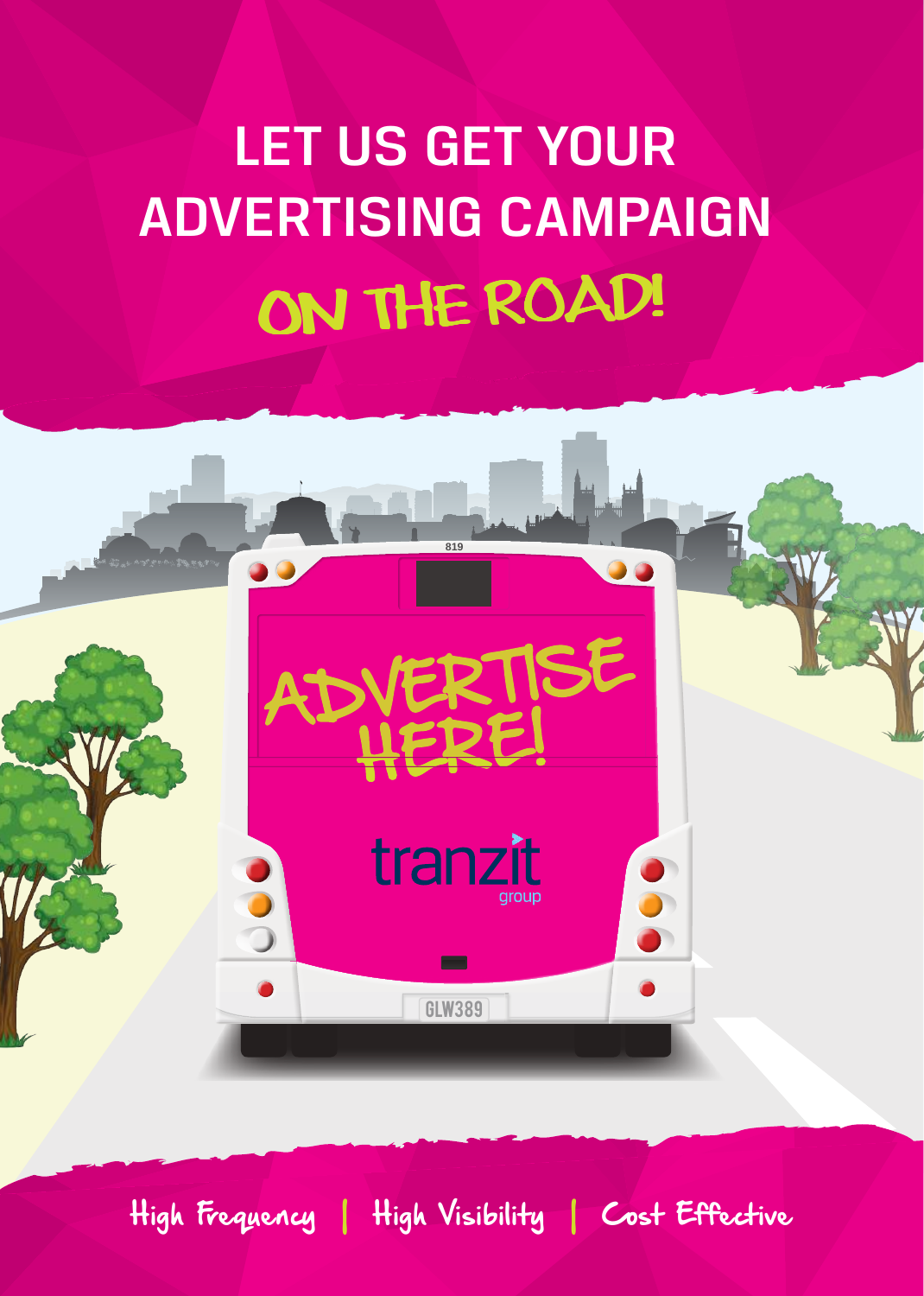

As Kiwi's we live our lives outdoors. Your potential market is out there and just waiting...to be converted!

Bus advertising stands to **ATTENTION** when roaming through town; it turns heads and creates a fun and fab talking point amongst your potential customers. Catch YOUR businesses audience with a BRIGHT, fun and eye catching campaign. This advertising medium reaches mass audiences cost effectively, therefore it's only a matter of time before you will watch the results roll in!

COST! As we manage this advertising in house we keep our costs low. Advertising with us for a year can be cheaper than one full page advert in print media.

Tranzit offer a fleet of modern buses covering CBD's, urban areas, school services and across town transfers. This profile can target diverse areas and we can help you find your perfect bus...all for an amazingly low monthly rate!

Hard to miss. Easy to read. Simple to proceed.

Contact Tessa on 06 370 6600 Or email at tessal@tranzit.co.nz

CAPTURE YOUR CAPTURE BOARD **TODAY**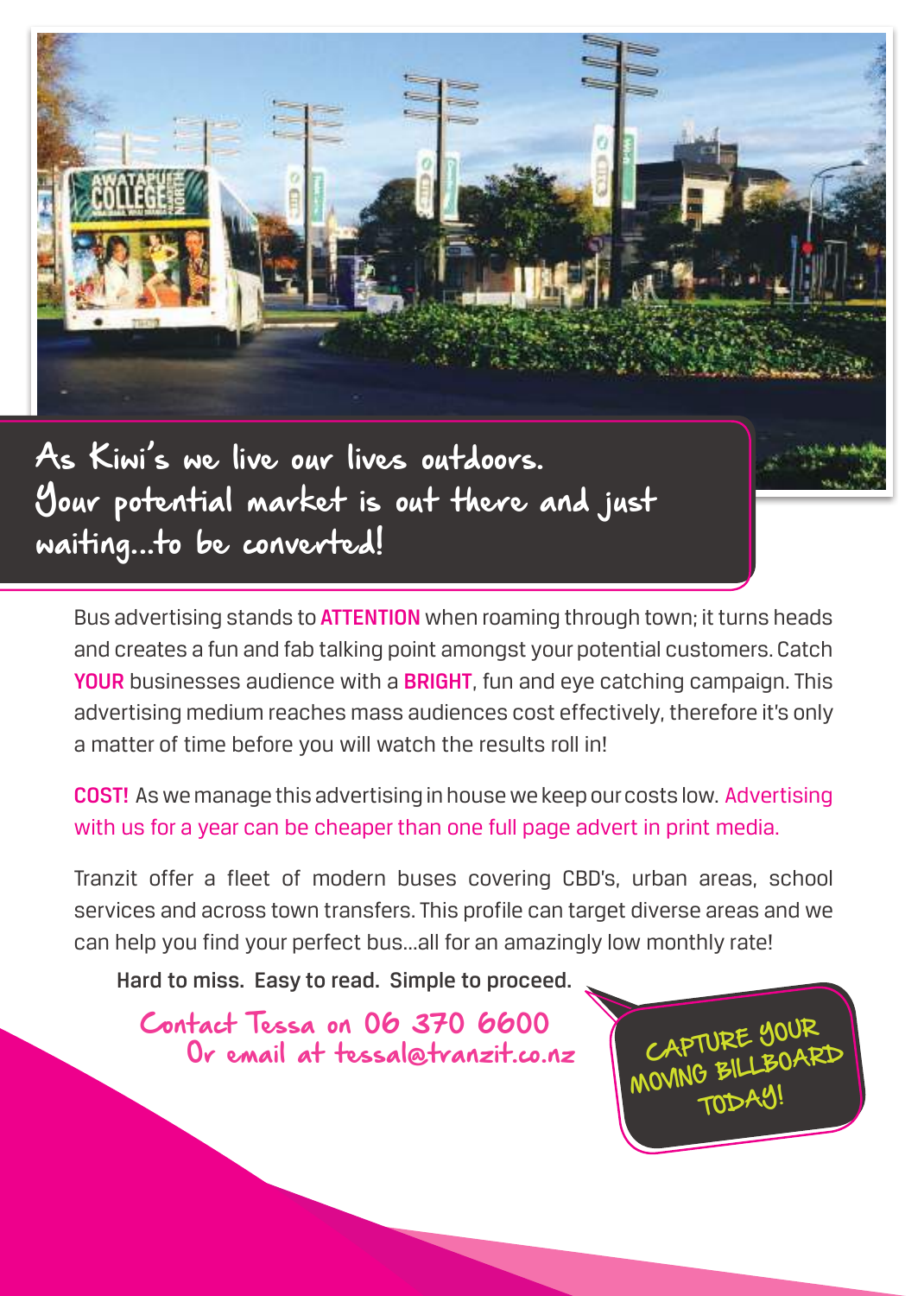

#### Production Steps

#### Three simple steps to have your advertising featured around town!

#### Step One: Sign up!

Chat with our bus advertising guru, Tess, about your advertising campaign, dates and confirm availability in your area. Space is limited so sign up to secure your bus to get the ball rolling. Contact Tess on 06 370 6600

#### Step Two: Involve the Experts

We have preferred signwriters in each region who know our buses back to front. We'll provide you their details to assist you with the print, application and removal of artwork on the bus.

If you have your own signwriter that's ok – however we do have high standards. We'd suggest them physically checking out your bus to measure up and check for any hazards. E.g. indicators, grills or school signs.

As experts they can assist with any design support as well. We want your advert to look its absolute best, so we do ask for you to get approval from us first before printing.

#### Step Three: Print & Application

Once print is underway we'll contact the signwriter directly to arrange a time for the bus to be off the road and artwork to be applied to the bus at our yard.

Easy!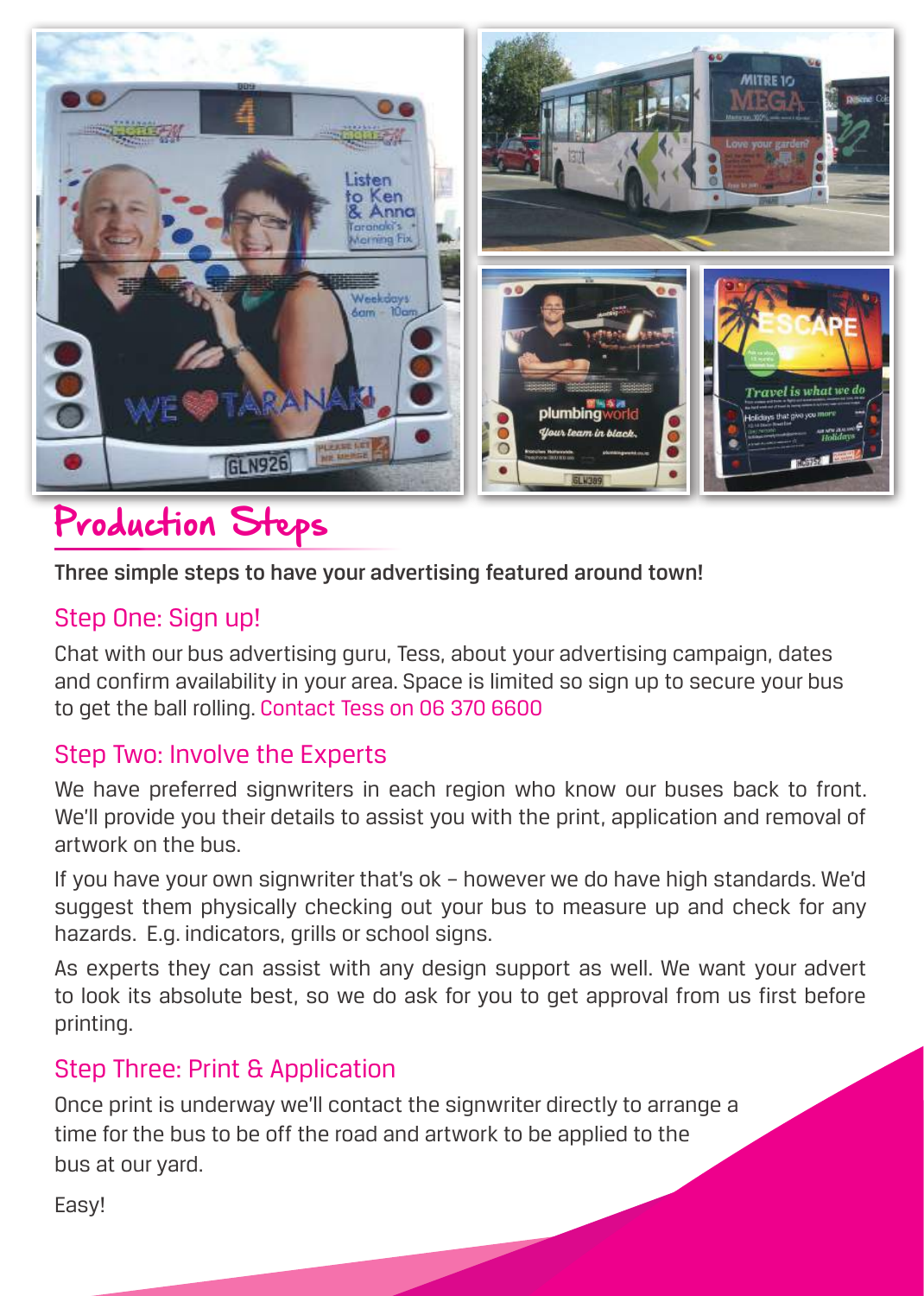### Pricing

The pricing is on a per month basis and is exclusive of GST. These prices are based on the reach of the vehicles and how much exposure the buses have out on the roads. Our regional urban buses can be on the road for up to 11 hours!

### Wairarapa

Urban Bus \$450 Urban / School Bus \$325 School Bus \$275

#### Palmerston North

Urban Bus \$625 Urban / School Bus \$500 School Bus \$375

### Wellington

Urban Bus \$450 Urban / School Bus \$325 School Bus \$275



Urban Bus \$450 Urban / School Bus \$325 School Bus \$275

### New Plymouth

Urban Bus \$500

Urban / School Bus \$350

School Bus \$300

NEW! Kerb-side \$250

All prices are exclusive of GST and based on a 3 month Min. contract. These prices do not include print, application & removal of graphics. For other areas or full bus wraps contact Tess on 06 370 6600.



Want to learn more about our moving billboards?

> Please Contact: Tessa Llewellyn Sales & Marketing Coordinator 06 370 6600